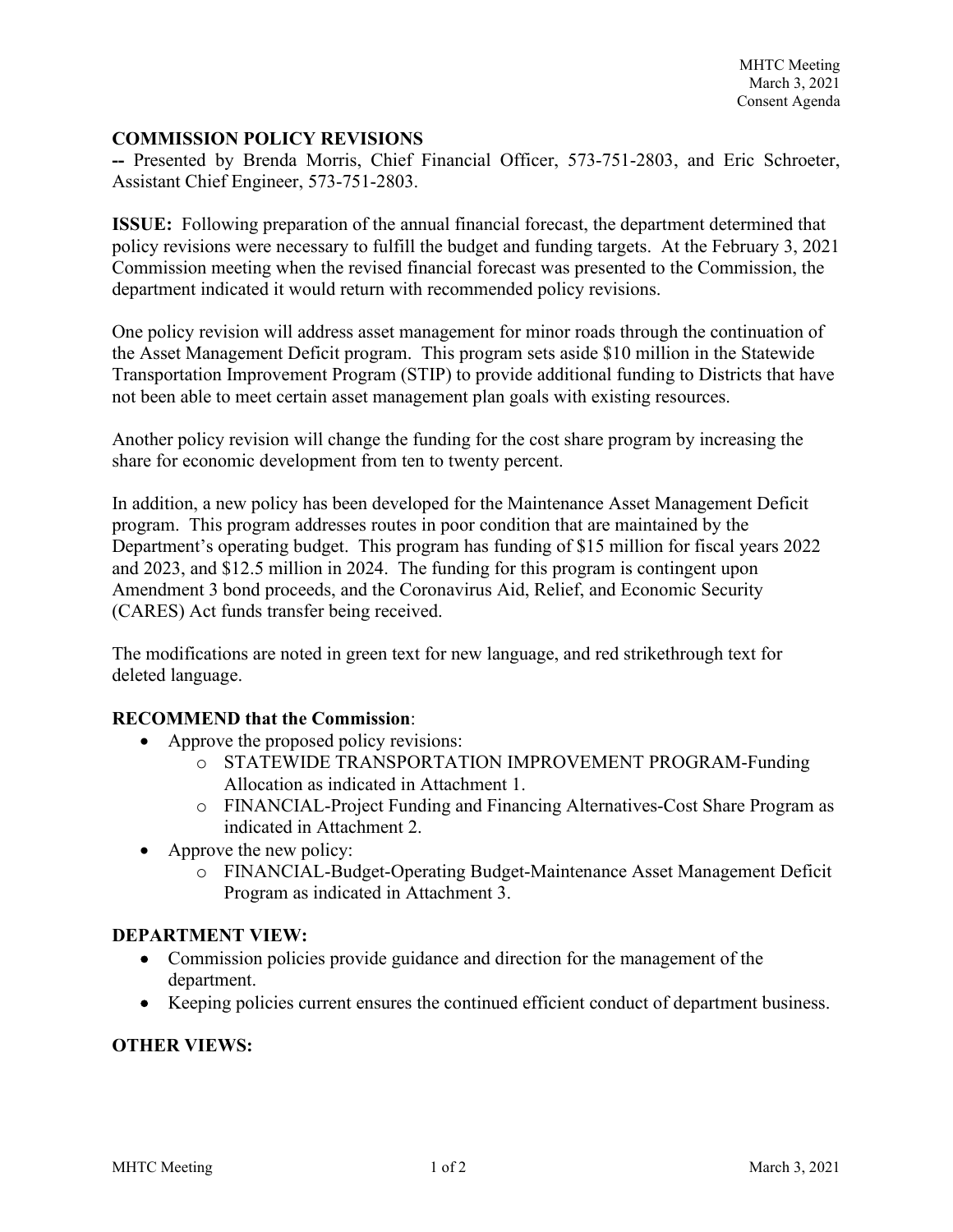• The public desires the Commission and department conduct itself in a manner that is open and transparent. Having policies in place and available to the public satisfies that desire.

## **MHTC POLICY:**

- STATEWIDE TRANSPORTATION IMPROVEMENT PROGRAM-Funding Allocation
- FINANCIAL-Project Funding and Financing Alternatives-Cost Share Program

## **OTHER PERTINENT INFORMATION:**

• The Commission policies not only provide direction for the department, but also reflect the character of the Commission and the organization.

**SOURCE OF FUNDING:** Not applicable.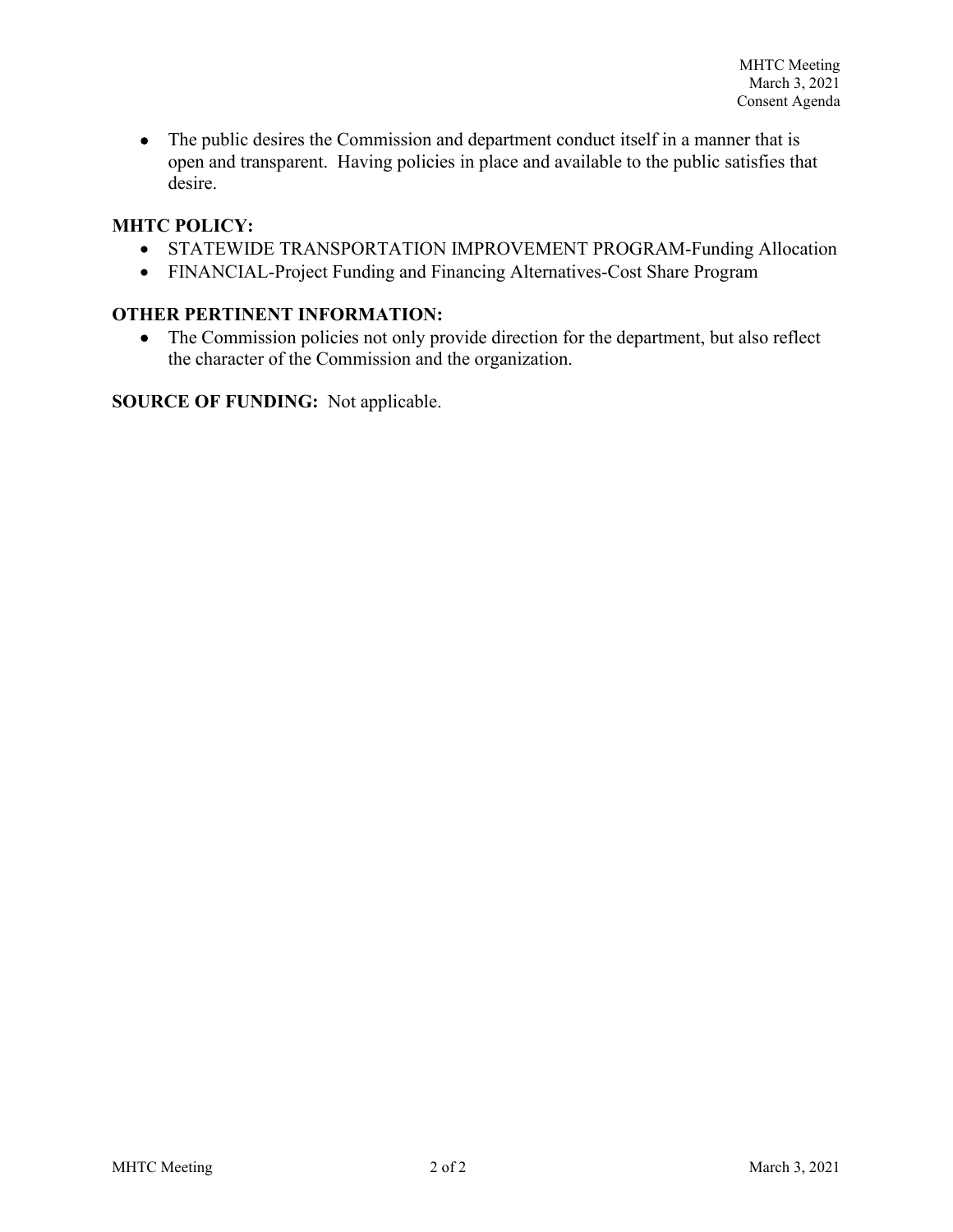

**Missouri Highways and Transportation Commission Policies**

# **Category: STATEWIDE TRANSPORTATION IMPROVEMENT PROGRAM Subcategory: Funding Allocation**

## **STIP FUNDING ALLOCATION**

*After soliciting significant public involvement into its funding allocation process in 2003, the Commission approved a policy for distribution of funds available for road and bridge improvements. This decision is the financial basis upon which the Five-Year Statewide Transportation Improvement Program is prepared.*

Of the total funds available for road and bridge improvements in the Statewide Transportation Improvement Program (STIP), allocation will be in keeping with the following process:

- Step 1: Deduct federally sub-allocated pass-through funds designated for specific purposes, including the following:
	- Off-System Bridge Replacement and Rehabilitation Program (BRO) Maintain replacement and rehabilitation funding for bridges not on the state road system at the fiscal year 2009 (SAFETEA-LU) level of \$21.2 million.
	- Large Urban Surface Transportation Program (STP-U) Large Cities Maintain funding at approximately \$60 million per year for Kansas City, St. Louis, and Springfield, as mandated in the current federal transportation act.
	- Congestion Mitigation and Air Quality (CMAQ) Program Distribute Missouri's estimated minimum guarantee of CMAQ funds to St. Louis and Kansas City based upon population. Distribute remaining CMAQ funds to the area(s) not meeting federal air quality requirements. This distribution will use the same demographics included in apportioning the federal CMAQ funds to Missouri.
	- Transportation Alternatives Program Allocate 50 percent of Transportation Alternatives program per year for local programs.
	- Recreational Trails Program This program provides approximately \$1.7 million annually for developing and maintaining motorized and non-motorized recreational trails. This program is administered by the Department of Natural Resources.
	- Rail/Highway Crossing This program provides approximately \$6 million annually for improving the safety of highway/rail crossings.
	- Highway Planning & Research This program provides approximately \$20 million annually for MoDOT planning and research activities and for planning activities performed by Regional Planning Organizations.
	- Metropolitan Planning This program provides approximately \$5 million annually for planning activities performed by Metropolitan Planning Organizations.
- Step 2: Deduct funding for non-highway transportation agencies (aviation, railways, transit, and waterways) appropriated by the state legislature for the designated purposes and federal funds. This funding cannot be used for roads and bridges.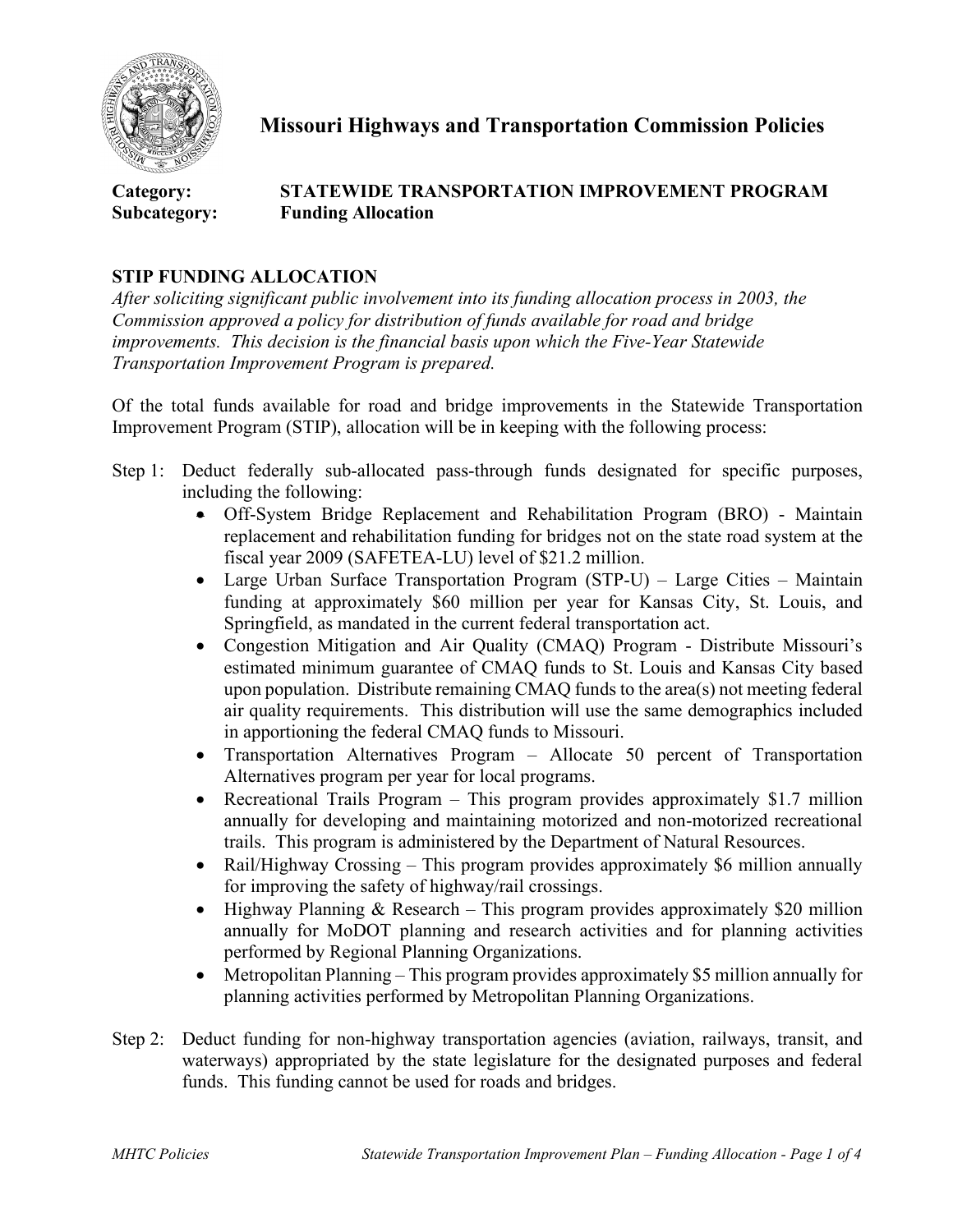- Step 3: Deduct the financing cost for projects accelerated through bond financing, including debt service relative to Amendment 3. Excludes GARVEE bonds.
- Step 4: Beginning in Fiscal Year 2022, deduct engineering budget.
- Step 5: Deduct specific funding sources, such as federal Open Container safety funds, federal Transportation Alternatives (statewide) funds, and other uniquely distributed funds.
- Step 6: In Fiscal Year 2020, deduct \$25 million for cost-sharing projects statewide, increasing to \$30 million in 2021, \$35 million in 2022, \$40 million in 2023, \$45 million in 2024 and annually thereafter.
- Step 7: Deduct funding contributed by partnering agencies. Includes project funding from cities, counties, or other state agencies, and federal earmarked funds.
- Step 8: Deduct project savings and adjustments. Includes project cost savings or overruns, and adjustments for engineering costs.
- Step 9: In Fiscal Years 2020 and 2021, d Deduct \$10 million per year for an Asset Management Deficit Program.

### **Of the remaining funds available for road and bridge improvements:**

Step 1: In Fiscal Years 2020 and 2021, allocate \$35 million for Safety Projects. Distribute \$32 million in fiscal year 2020 based on three-year average crash rate. Distribute \$32 million in fiscal year 2021 based on a three-year average of the number of fatalities and serious injuries on the state highway system. Allocate \$3 million for statewide safety initiatives.

Beginning in Fiscal Year 2022 and every year thereafter, allocate \$29 million for Safety Projects. Distribute \$27 million based on a three-year average of the number of fatalities and serious injuries on the state highway system. Allocate \$2 million for statewide safety initiatives.

Step 2: Allocate \$435 million to Taking Care of the System, for Fiscal Years 2020 and 2021, divided as follows:

\$125 million for Interstates/Major Bridges.

\$310 million for remaining Taking Care of System

Distribution based on a formula that averages:

- Percent of total Vehicles Miles Traveled (VMT) on the National Highway System and remaining arterials.
- **Percent of square feet of state bridge deck on the total state system.**
- **Percent of total lane miles of National Highway System and remaining** arterials.

Beginning in fiscal year 2022 and every year thereafter, establish an Asset Management funding category. The category allocation amount is based on needs identified in MoDOT's Asset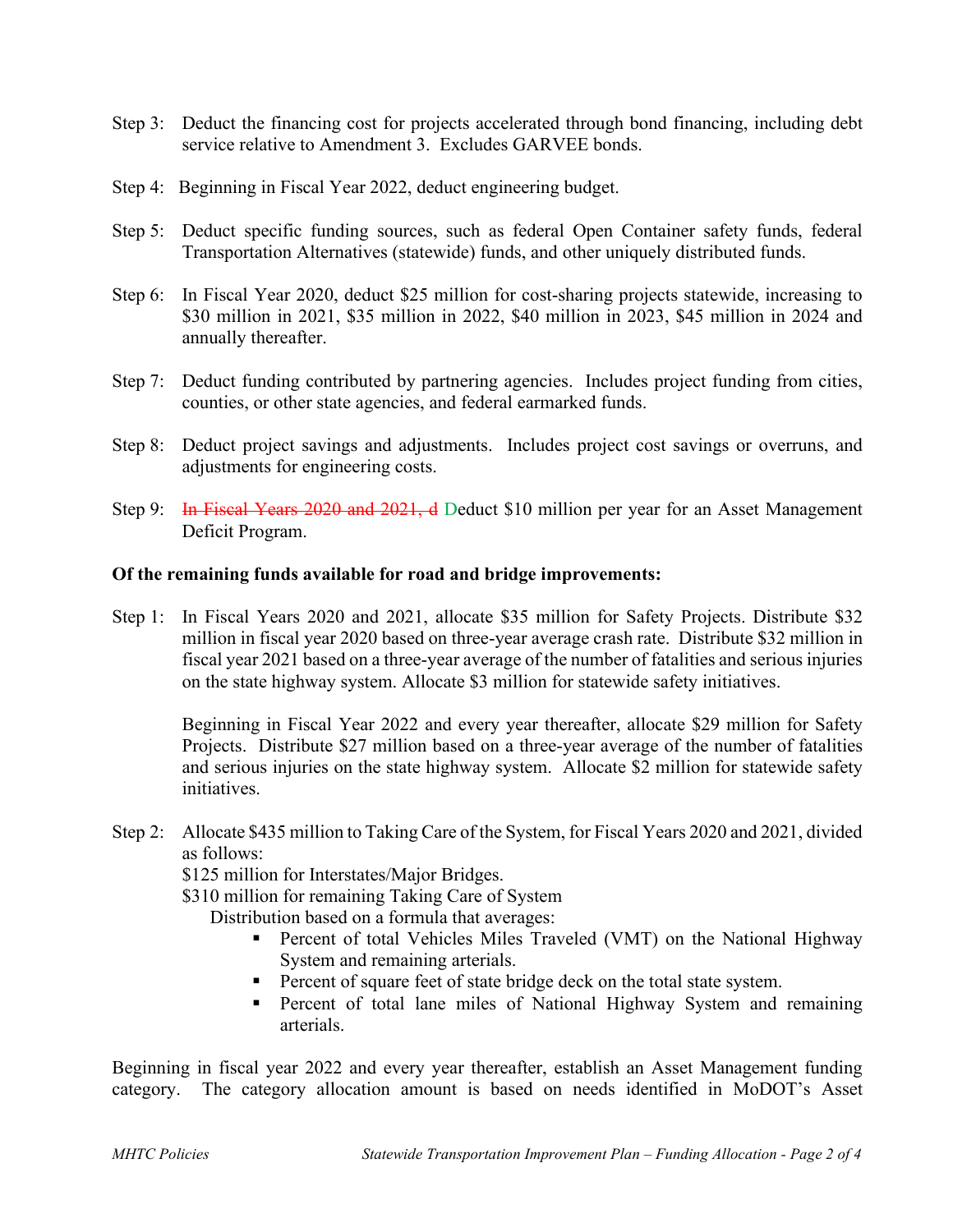Management Plan and will be reviewed and updated, if necessary, annually. These amounts will include inflation consistent with MoDOT's Asset Management Plan. The allocation is distributed as follows:

- Major Bridges (bridges 1000 feet or greater in length)
- Asset Management Remaining asset management total distributed based on formulas that average:
	- o Percent of total Vehicles Miles Traveled (VMT) on the National Highway System and remaining arterials.
	- o Percent of square feet of typical state bridge deck (bridges less than 1000 feet in length) on the total state system.
	- o Percent of total lane miles of National Highway System and remaining arterials.

Step 3: In Fiscal Years 2020 and 2021, allocate remaining funds to Flexible Funds that can be used for safety, taking care of the system or major project type of work.

Distribution based on the average of:

- **Percent of total population.**
- Percent of total employment.
- **Percent of total VMT on the National Highway System and remaining arterials.**

Beginning in Fiscal Year 2022 and every year thereafter, allocate remaining funds to System Improvements. Funds must be first used to meet asset management goals, and then remaining funds may be used for other priorities.

Distribution based on the average of:

- Percent of total population.
- **Percent of total employment.**
- **Percent of total VMT on the National Highway System and remaining arterials.**

Effective Date: March 3, 2021 February 6, 2019 Supersedes Policy Dated: February 6, 2019 January 4, 2018 Last Reaffirmed: Date of Origin: January 10, 2003

Related Commission Minutes: January 10, 2003; June 2, 2004; February 7, 2006; February 4, 2011; March 1, 2012; November 7, 2013 – Comprehensive Policy Review; February 3, 2016, July 7, 2016, January 4, 2017, January 4, 2018; February 6, 2019; March 3, 2021.

(February 4, 2011- Increased base level funding for cost share from \$30M to \$35M and added a variable amount component with savings generated from debt service associated with refinanced bonds and with redirected internal operating budget cost savings).

(March 1, 2012 – Beginning in Fiscal Year 2013, increased base level funding for cost share from \$35M to \$45M and added a variable amount generated from prior project savings for Fiscal Years 2013 through 2015.)

(February 3, 2016 Beginning in fiscal year 2017, increase funding for the safety category from \$25 million to \$35 million annually, with \$3 million allocated to statewide safety initiatives and the remaining \$32 million distributed to districts. Eliminate the major projects and emerging needs funding category and allow all remaining funds to be distributed in the flexible funding category. Revise the Transportation Alternatives funding from 75 percent allocated for local programs and 25 percent allocated for MoDOT statewide usage, to 50 percent for local programs and 50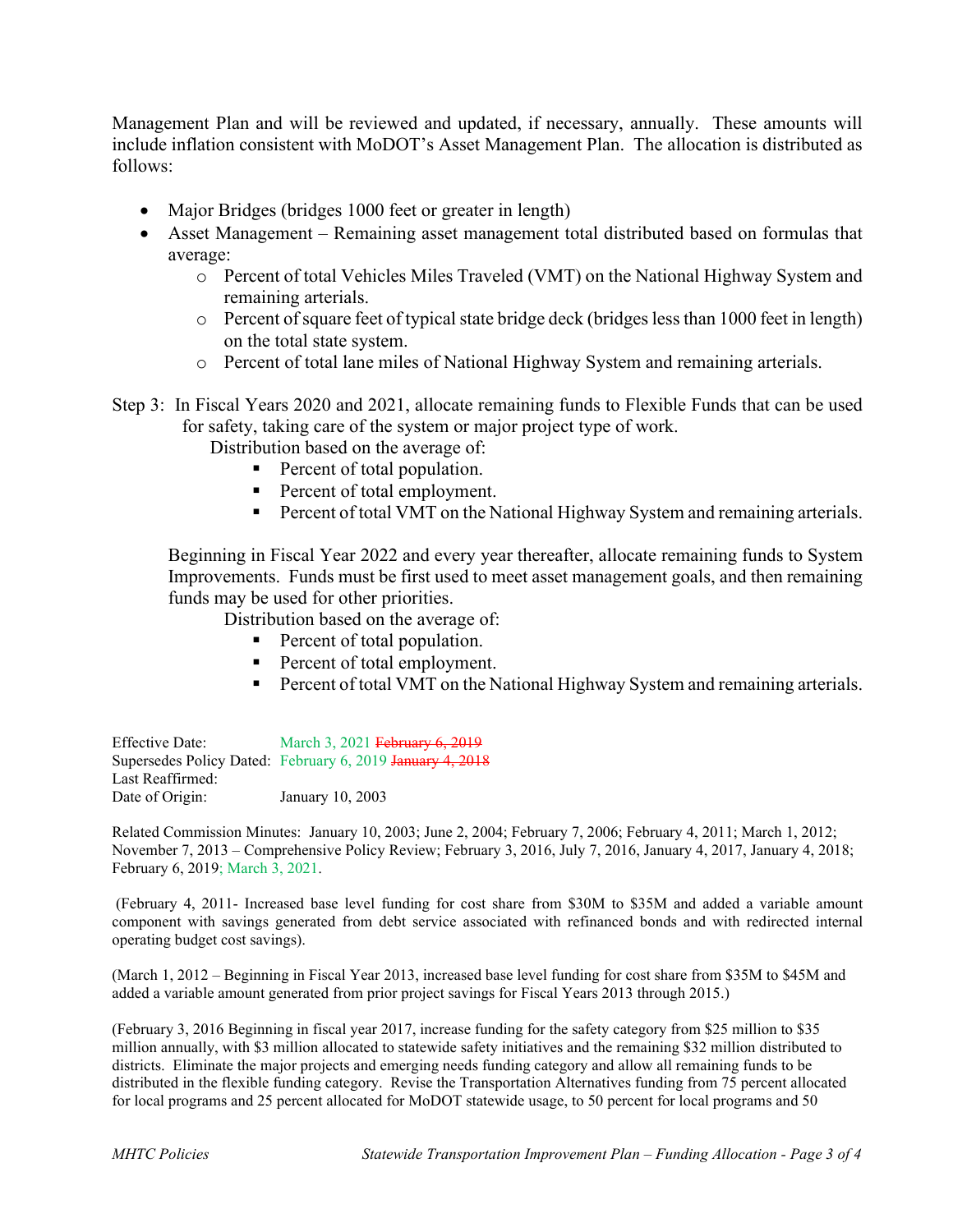percent for MoDOT statewide usage.)

(July 7, 2016 Eliminated the sub-allocation of federal funds for the STP-U and BRM programs. These programs are no longer required by federal law. Technical correction to the Transportation Alternatives Program to better reflect the February 3, 2016 changes.)

(January 4, 2017 Created an Asset Management Deficit Program at \$10 million per year, starting in Fiscal Year 2018. Re-activated the suspended Cost Share Program at \$10 million starting in Fiscal Year 2018, \$15 million in Fiscal Year 2019, and increasing to \$25 million in Fiscal Year 2020 and thereafter.)

(January 4, 2018 Increased Cost Share Program funding to \$30 million in fiscal year 2021, \$35 million in 2022, \$40 million in 2023, \$45 million in 2024 and annually thereafter. Updated distribution method for Safety Projects by distributing \$32 million in fiscal year 2019 and 2020 based on three-year average crash rate and distributing \$32 million in fiscal year 2021 and every year thereafter based on a three-year average of the number of fatalities and serious injuries on the state highway system.)

(February 6, 2019 – creates a deduction for engineering, reduces the safety projects by the amount of engineering that was part of the original allocation construction funding for safety remains the same, changes the term accident to crash, creates the Asset Management Category that will replace the TCOS category in FY 2022, creates the System Improvement Category that will replace the Flexible Funds category in FY2022.)

(March 3, 2021 – removed the sunset on the asset management deficit program.)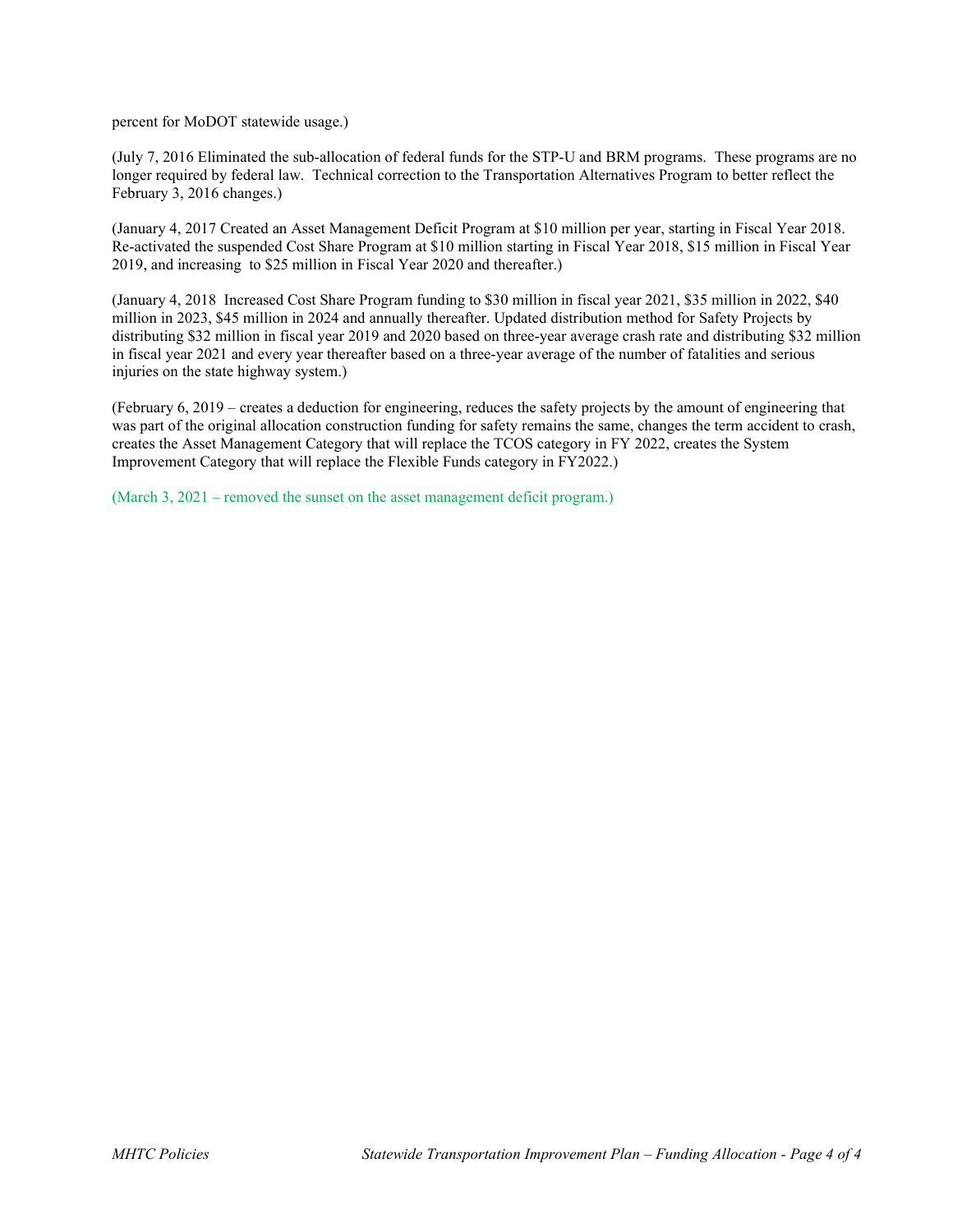

# **Missouri Highways and Transportation Commission Policies**

| Category:               | <b>FINANCIAL</b>                                  |
|-------------------------|---------------------------------------------------|
| Subcategory:            | <b>Project Funding and Financing Alternatives</b> |
| <b>Sub-Subcategory:</b> | <b>Cost Share Program</b>                         |

## **Cost-Share Program**

*Since 1926, counties and political subdivisions have been allowed to participate in the cost of improvements on the state highway system in order to advance the projects. On December 9, 1988, the Commission approved its first policy pertaining to business enterprise participation in improvement projects on the state highway system.* 

## **Cost Share Committee**

The Cost Share Committee consists of the Deputy Director/Chief Engineer, Chief Financial Officer, Assistant Chief Engineer, and two members selected by the Director.

The Cost Share Committee will select projects under this program; however, the Commission may select projects that demonstrate economic development. The Committee selects projects Projects are selected prior to recommending approval by the Commission via a Statewide Transportation Improvement Program (STIP) amendment.

In addition to the Project Funding and Financing Alternatives policy, Cost Share Program projects must be in compliance with all of the following:

- Project must be on state highway system.
- Local metropolitan planning organization (MPO) or regional planning commission (RPC) must support the project.
- The department District Engineer in which the project is located must review the need and proposed solution before the project can be considered.
- Agreement approved by the Missouri Highways and Transportation Commission (MHTC) and the project sponsor is required for each project. The MHTC agreement identifies project expenses that will be included and each party's responsibility for project costs. These agreed upon expenses are called "participation costs."
- At a minimum, the agreement between MHTC and the project sponsor will include expenses for construction inspection, construction contract, and any construction change orders. Other expenses that may be included are preliminary engineering, right of way acquisition, right of way incidental costs and utility relocations.
- When project sponsors are willing to partner with the department, the department will match their investment up to fifty percent (50%) of the project cost. The department will work in cooperation with the Department of Economic Development with and project sponsors to determine when targeted investments can be made to create jobs and may provide up to one hundred percent (100%) of participation costs. Ten percent (10%) Twenty percent (20%) of the cost share program funds are set aside for projects that demonstrate economic development through job creation.
- Retail development projects do not qualify as economic development projects that create jobs.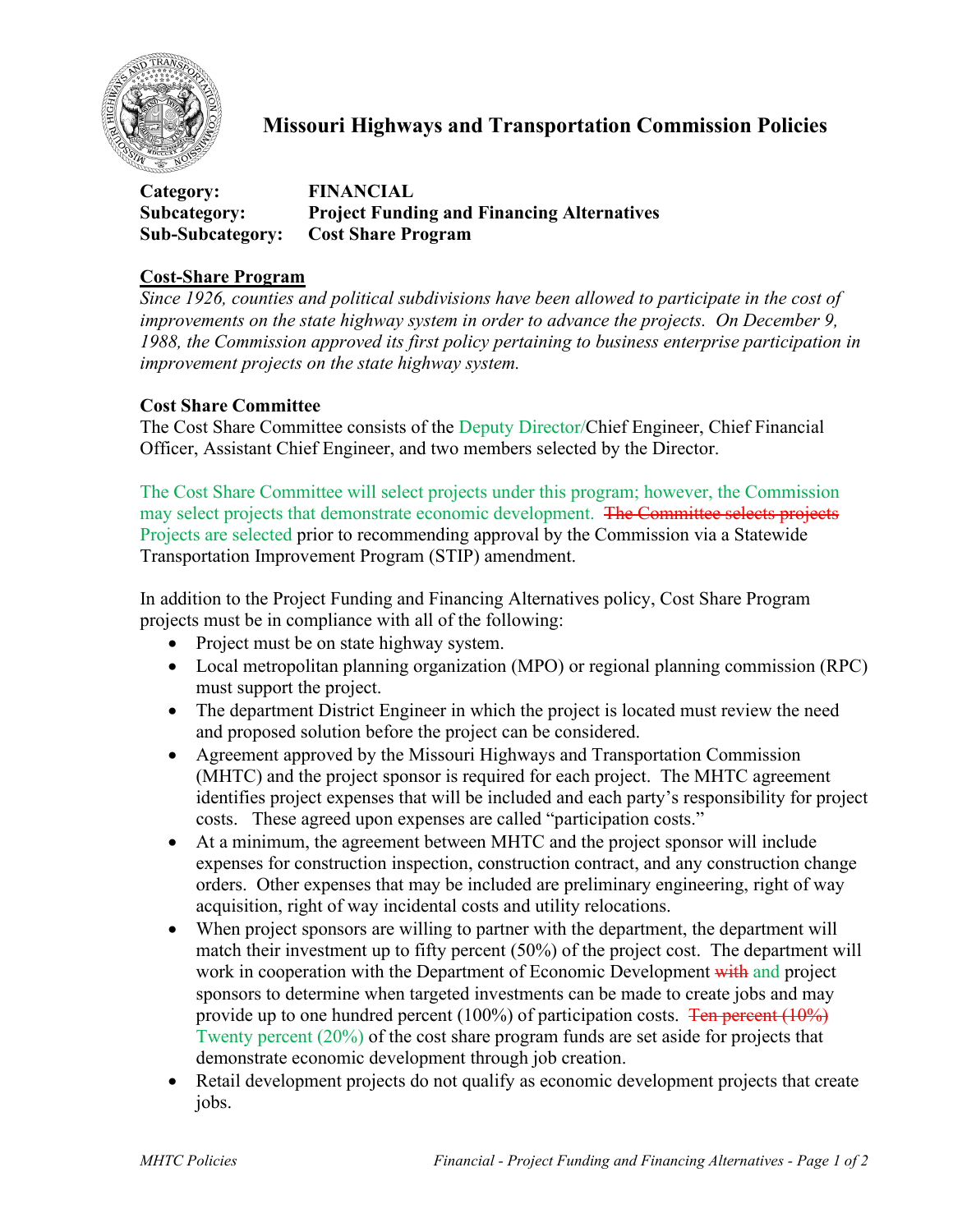• Projects that significantly expand the state highway system or increase maintenance costs for MoDOT must have pre-approval by the Deputy Director/Chief Engineer prior to submittal of the application to MoDOT. If a project significantly expands the state highway system or increases maintenance costs the Commission may seek an agreement for the project sponsor to either: (1) accept the transfer of ownership of a portion of the existing state highway system in an amount of miles as determined by the Commission; or (2) payment of all increased maintenance costs.

| <b>Effective Date:</b> | March 3, 2021 February 7, 2018                             |
|------------------------|------------------------------------------------------------|
|                        | Supersedes Policy Dated: February 7, 2018 November 7, 2013 |
| Last Reaffirmed:       | February 6, 2019                                           |
| Date of Origin:        | December 9, 1988                                           |

Related Commission Minutes – February 9, 1926; December 9, 1988; October 5, 1990; November 2, 1990; December 6, 1991; August 6, 1993; September 8, 1993; January 12, 1996; October 3, 1997 (2); August 10, 2001; March 10, 2004. November 7, 2013- combined Commission actions pertaining to the various funding and financing options with the Project Funding and Financing Alternatives Policy. January 8, 2014 – suspended cost share program; January 4, 2017 – reinstated cost share program. February 7, 2018 – separated Commission actions pertaining to the various funding and financing options, removed reference to economic development, added two Cost Share committee members selected by Director, modified project requirements. February 6, 2019-reaffirmed. March 3, 2021 revised policy to set aside twenty percent of cost share funds for projects that demonstrate economic development.